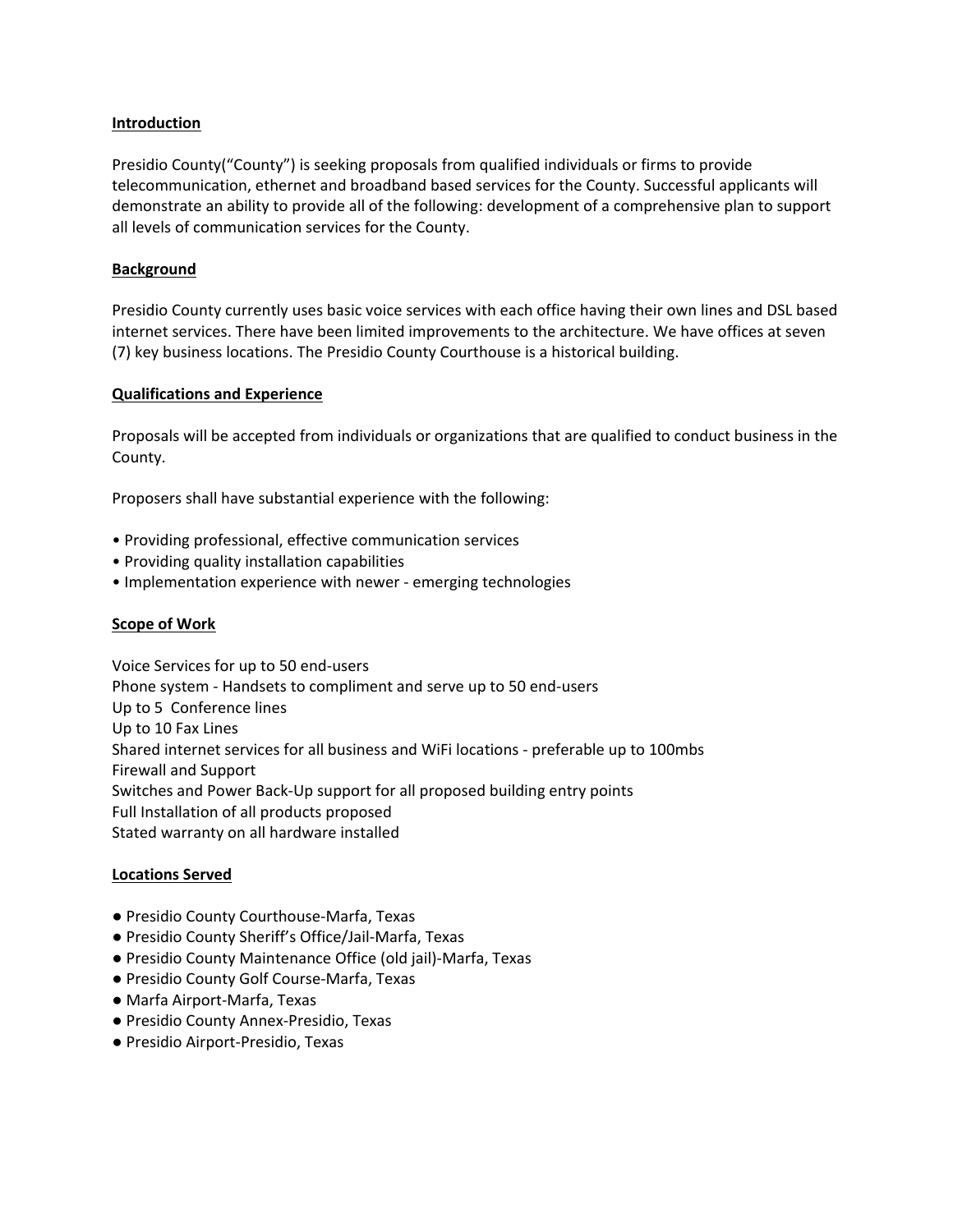## **Proposal Instructions**

#### **PROPOSAL SUBMITTAL AND DUE DATE**: 1.1. Proposals to be submitted to:

Presidio County Office of Management and Budget Katie Sanchez P. O. Box 1484 300 N. Highland Marfa, Texas 79843 Proposals to be submitted by: 11 am, December 7, 2016

Presidio County reserves the right to seek clarification of each proposal, negotiate a final contract that is in the best interest of the County, reject any and all proposals, cancel this RFP at any time, and award the contract to any proposer based on the evaluation criteria set forth in this RFP.

### **PROPOSAL CONTENT**

Cover Letter. A one page cover letter containing: The name of the person(s) authorized to represent the Proposer in negotiating and signing any agreement which may result from the proposal

- ‐ Entity name and address
- ‐ Phone, website, and email address.

Staffing: Name and qualifications of the individuals who will provide the requested services and a current résumé for each, including a description of qualifications, skills, and responsibilities.

Approach/Work Plan. Describe how the Proposer approaches marketing and communications projects. How do you assist clients in using existing resources and leveraging the work you provide for them?

Experience/Work Samples. Provide previous work examples that demonstrate how you meet the experience requirements of this RFP. Submit three projects undertaken in the past three years that involved services similar to the services listed in this RFP. For each example, provide the following information:

‐ The scope and goals of the project and how success was measured.

‐ A description of your role in the project and, if applicable, a description of the work of other contractors.

‐ Identify individuals who you identified under "Staffing" and who worked on the project and describe their role.

‐ Provide a reference for the project – client's name, title, email address and telephone number.

‐ If applicable, attach relevant work samples or a visual representation of the work (for example, a URL for a website, a printed screenshot, etc.).4.5. Cost/Budget. Provide hourly rates or other fee structures for the services listed in this RFP.

Capacity. Explain proposer's workload capacity and level of experience commensurate with the level of service required by the County.

Subconsultants. A list of the tasks, responsibilities, and qualifications of any subconsultants proposed to be used on a routine basis.